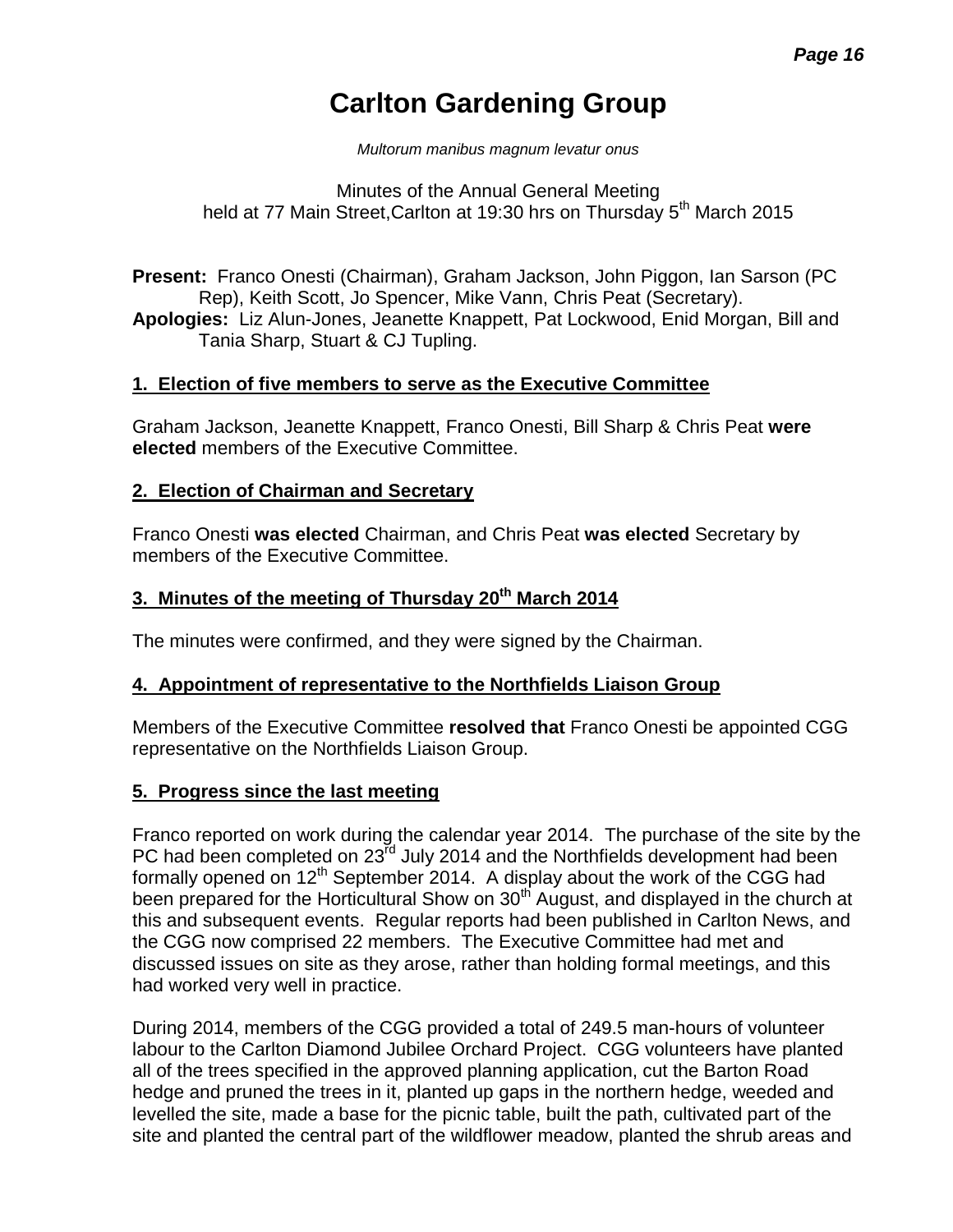additional trees, imported and stacked dead wood for invertebrates, and reconstructed the two reptile and amphibian refuges. The stakes and tubes for the shrub plantings have been donated by a parishioner. A plan of the site has also been drawn up.

The construction of the path was the biggest and most difficult project undertaken by the CGG, and was completed between 16<sup>th</sup> and 19<sup>th</sup> September using hired plant. The path was kindly excavated by Mick Pointon, and the stone was kindly supplied at cost by Breedon Aggregates Ltd. The hired plant was also used for ground works and site levelling between 20<sup>th</sup> and 22<sup>nd</sup> September. The path construction and associated ground works had required 123.5 man-hours of volunteer time. Chris thanked all of the volunteers and the catering support team for their willing hard work and support through this period of intense activity.

The Nailstone Rd end of the wildflower meadow had become waterlogged in September, and WD had kindly provided an excavator and decompacted the subsoil which had improved the drainage. WD had also broken up the concrete base of the site sign. St Andrews PCC had kindly donated three lengths of trunk from the horse chestnut tree felled in the churchyard, and these had been delivered to the site by Mick Pointon. Local residents had kindly donated three plastic compost bins to the Project.

The picnic table and park bench seat had been delivered and were awaiting installation. The PC was planning to install play equipment for toddlers between the picnic table and the parking area.

## **6. Financial report**

The works in 2014 had been funded directly by the PC and not charged to Group funds.

| Carlton Gardening Group Earmarked Fund:                  |            |
|----------------------------------------------------------|------------|
| 20.3.14 Balance brought forward from previous statements | $+ 132.00$ |
| 1.4.14 Allocation from Carlton PC                        | $+ 200.00$ |
| 14.1.15 Allocation from Carlton PC                       | $+ 200.00$ |
| 13.2.15 Morello cherry                                   | $-5.00$    |
| 24.2.15 Japanese maple                                   | 4.00       |
| 5.3.15 Balance carried forward                           | $+ 523.00$ |

# **7. Forward work programme**

The northern hedge had been cleared of weed overgrowth, and 100 whips had been ordered for beating up. A small working party would be needed to plant these as soon as they were delivered. Local stores were being monitored for suitable trees for incorporation into the Barton Road woodland area.

**It was agreed** that a holly cultivar with bright berries and which would grow to a large size be planted between the electricity transformer and Nailstone Road, and that crab apple trees with bright fruit (such as 'John Downie', 'golden hornet') be planted (a) by the gate and (b) at the Barton Road entrance. These, or similar cultivars, would be bought from a garden centre if they could not be found at cheap outlets.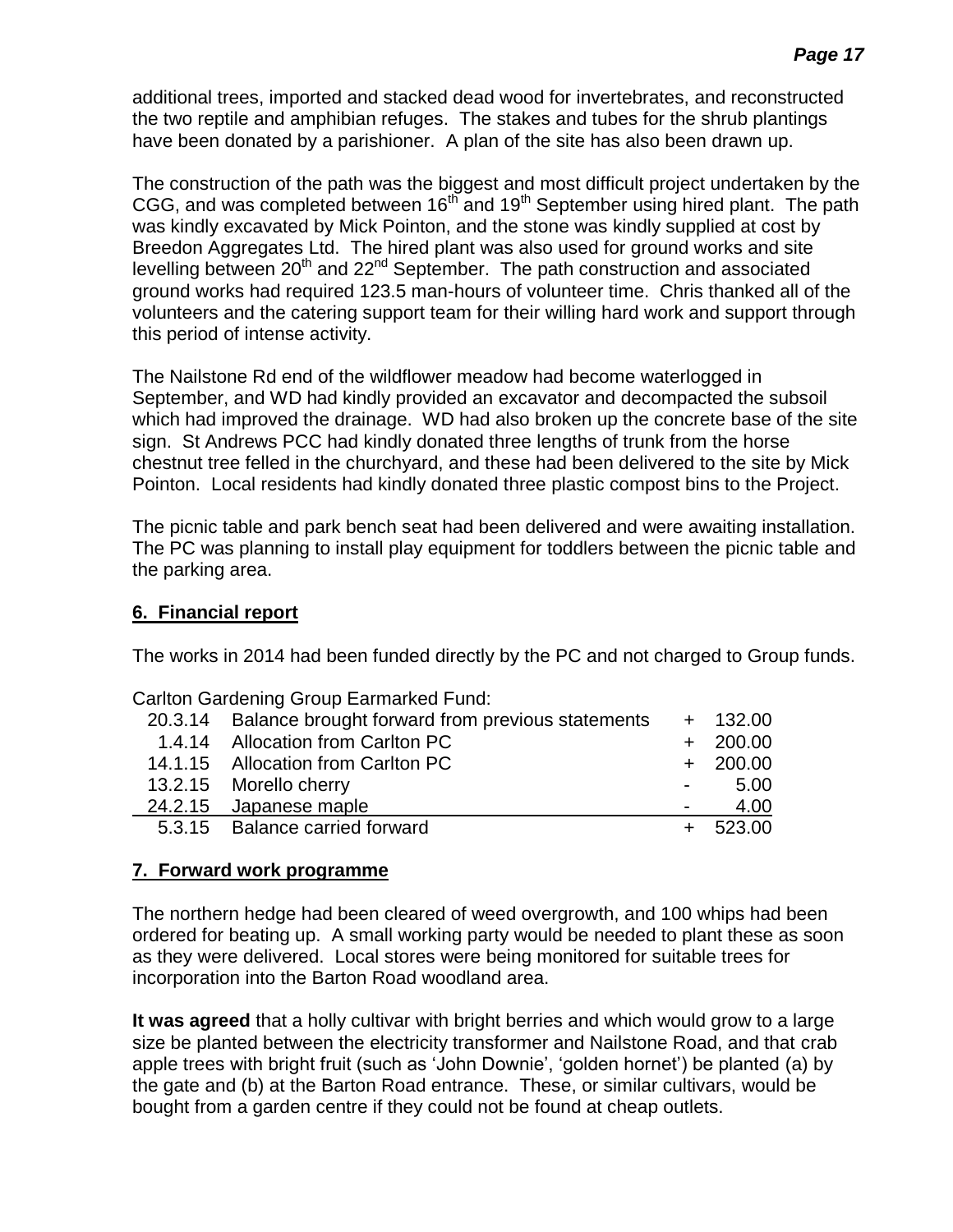The Nailstone Road wildflower meadow area had been monitored through February, and although the weather had been wet there had been no waterlogging, so the decompaction carried out by WD had been successful. This area was ready for cultivation, levelling and seeding. The seed had been ordered.

The Barton Road wildflower meadow area had been sprayed, but not cultivated and was uneven and full of weeds. **It was agreed** that a working party attempt to hand weed and cultivate this area because this would be quicker and probably more effective than repeated spraying and rotovating. **It was noted** that the park bench seat was about to be installed by a contractor, and that the area round it would need to be levelled.

**It was agreed** that the Bug Hotel would be located in the Barton Road woodland area, and that an attempt be made to involve village children in its construction. Franco agreed to manage this project providing that one or two additional volunteers could be found. Members were asked to collect materials, with a view to building the hotel during the summer holidays.

The location of the Hotel would be discussed and decided on site – one view was that the hotel would be educational, interesting and would make a strong statement about the thinking behind the CDJO Project and therefore should be located in a prominent position; the other view was that the hotel would have a scruffy appearance, might be subject to interference if put in a prominent place, and should be sited unobtrusively.

Chris had imported a large amount of dead wood for invertebrates and had put this in small piles all over both woodland areas. John considered that this made the whole site look very untidy, particularly from Nailstone Road. The CDJO was intended to become an important public open space, catering for different kinds of user as well as wildlife. The point was made that the CDJO must present a neat and cared-for appearance so that it would be respected by visitors, and not be subject to dog fouling, littering or vandalism. It was suggested that invertebrate habitats might be concentrated in the Barton Road woodland area, and that some explanatory signage would be helpful. **It was agreed** that these issues be discussed on site.

**It was agreed** that site signage be considered over the summer. Chris reported that a parishioner had acquired a router and was willing to use this to make wooden signs. Chris also noted that the four words *Carlton Diamond Jubilee Orchard* all had seven letters and might be carved into seven wooden cubes which could be threaded onto a rail so that they could be rotated independently.

Chris reported on progress with the proposed Toddlers Play Area. The PC envisaged a two-tower activity unit and a small double swing, all in natural timber and set in bark contained within a timber board surround. The car park had been reduced by 1.5m, and the proposed play equipment and necessary fall zones would now just fit into the space available. The site had kindly been excavated by Brian and Ben Sutton, leaving a strip of soil 1m wide to allow the planting of a hedge between the play area and the car park.

The PC had found it difficult to obtain the necessary specifications and prices, but hoped to be able to award the contract soon. A planning application had been submitted, but modified plans were required before this could be validated. Members expressed strong support for this project and were keen to help in any way possible. Chris thought it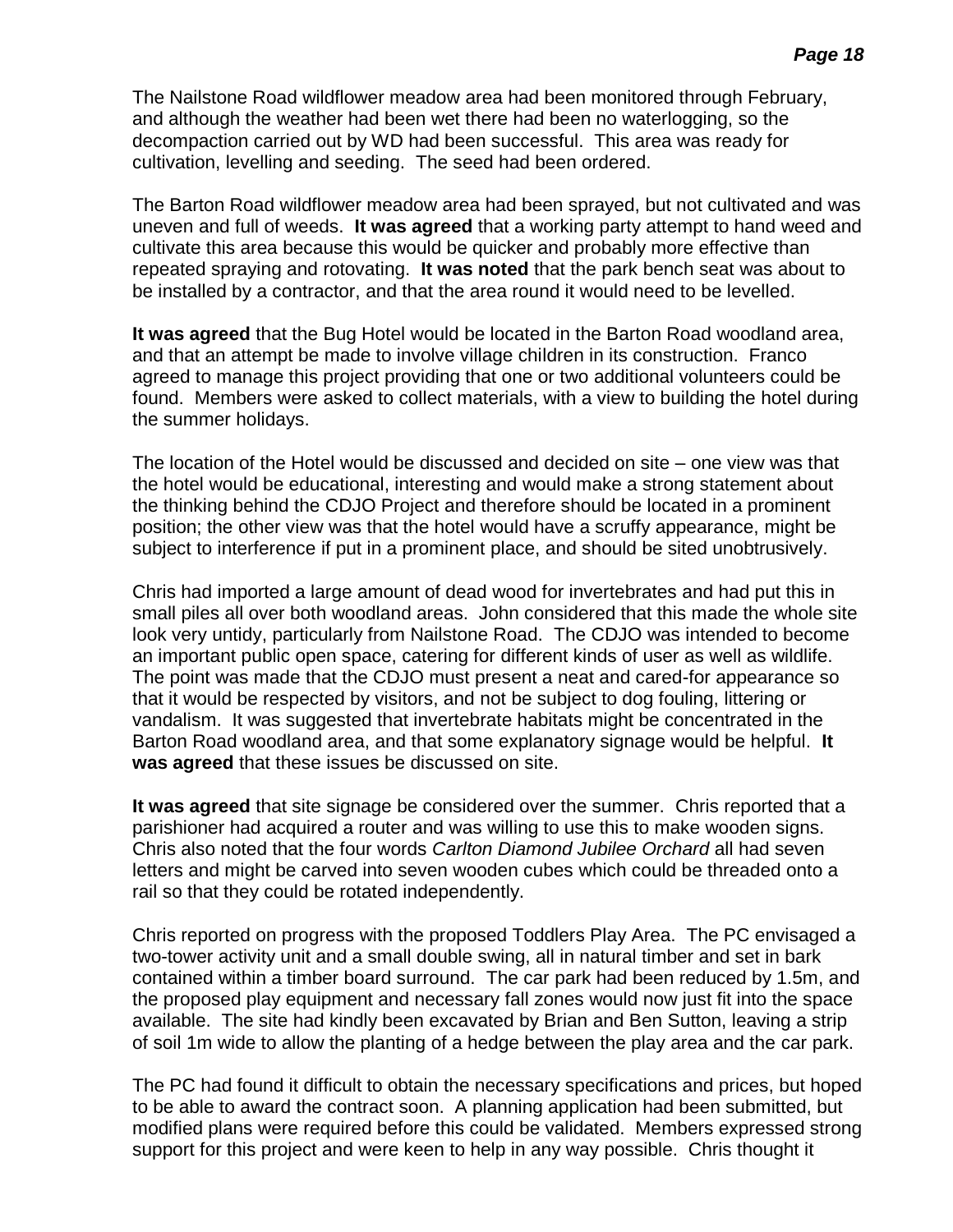advisable for the play equipment to be installed by a contractor because of the need for certification and inspection, but **it was agreed** that the timber surround, membrane and bark infill might be carried out by the CGG to reduce costs.

**It was resolved** that the following forward work programme be adopted:

## **February**

Plant self-set holly plants from parishioners in hedges

NCHA landscape contractor to plant T5 and Nailstone Rd hedges

- Look out for cheap crab apple trees in local supermarkets and plant in shrub areas and at site entrances
- Monitor previously waterlogged area behind 11 Northfields if still wet consider installing field drain

Adjust level of rodding eye near to 8 Northfields

Survey and clean Barton Rd and north hedges and beat up

## **March**

PC to agree final design for Toddlers Play Area – decide on neighbouring planting and location of big chestnut logs

PC's contractor to install park bench seat

Install picnic table; peg down compost bins to stop them blowing over

Begin to collect materials for creation of bug hotel

Burn brash on Barton Rd wildflower meadow area

Attempt manual weeding and cultivation of Barton Road wildflower meadow area

Spray out weeds – unsown meadow areas, along path, between shrubs, along both sides of North hedge if agreed with adjacent landowner; hand weed north hedge if necessary

Cultivate and level Nailstone Road wildflower meadow

# **April**

Sow remaining wildflower meadow areas

Wildflowers in meadow flower April – June in second year after planting PC's contractor to mow meadow to 25mm when grass reaches 75mm high and repeat through season, collecting all clippings and leaving in compost bins

## **May**

Article about bug hotel in Carlton News

Spray around shrub and fruit trees

Maintain weed-free environment along north hedge.

Repeat spray around shrubs and fruit trees as necessary

# **June / July**

Installation of Toddlers Play Area

Reinstatement of path and parking area around Toddlers Play Area Consider re-use of redundant water trough from Cemetery Field

PC to consider laying fine surface on path

## **August**

Summer school holidays – involve children in creation of bug hotel Order bulbs for planting in meadow areas

Make up disturbed paths, car park, remodel path edges if necessary

# **September**

First planting of bulbs - ? village event

Survey and decide on replacement of any dead trees and shrubs ? Path surfacing works